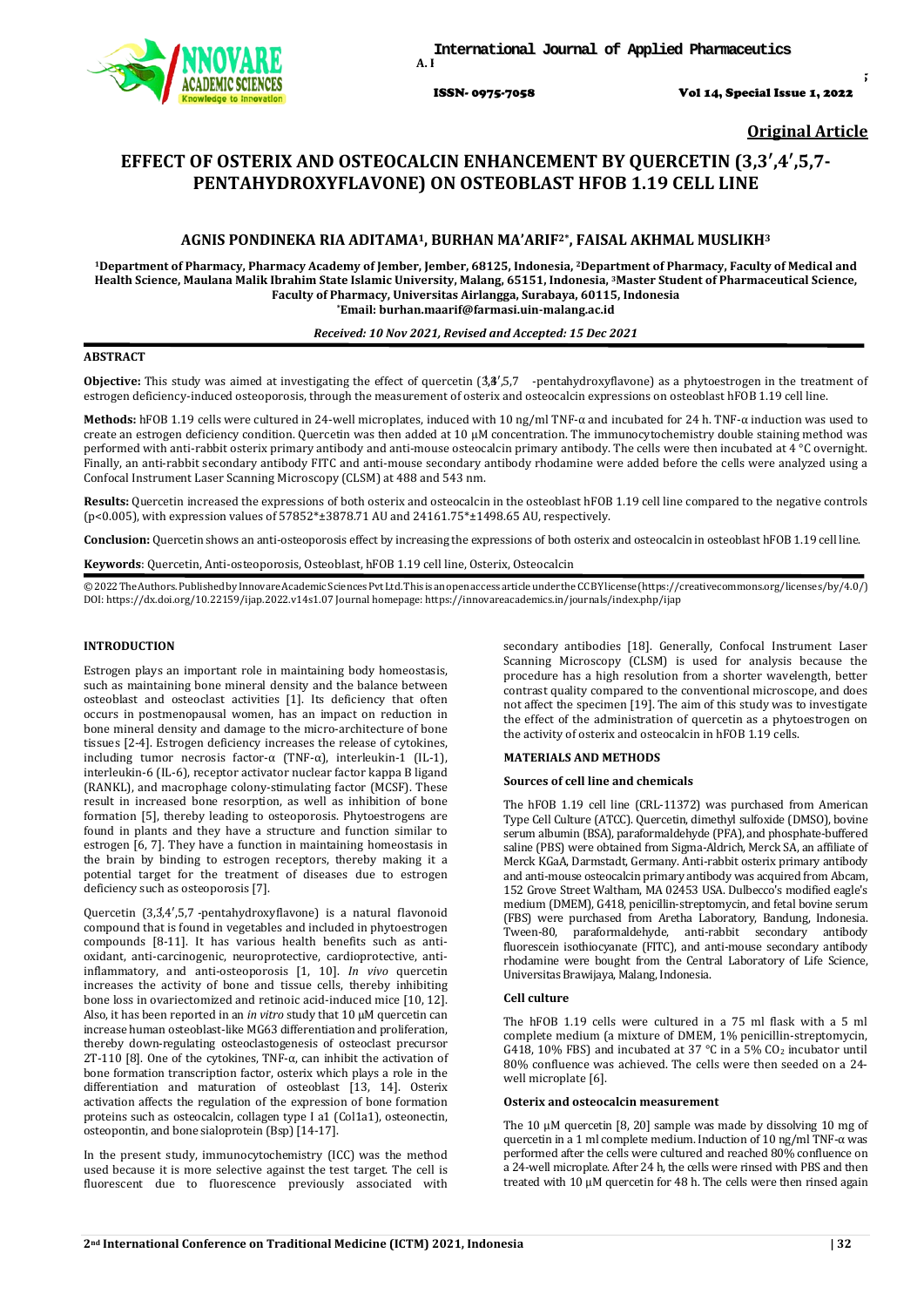with PBS and fixed with 4% PFA, Triton X-100, BSA, a primary antibody for osterix, and osteocalcin for immunocytochemistry. The cells were incubated at 4 °C overnight. Then, the anti-rabbit secondary antibody FITC and anti-mouse secondary antibody rhodamine were added before being observed with CLSM (fluoview Olympus FV1000) at 488 nm and 543 nm. The immunofluorescence of markers was analyzed using Olympus Fluoview Ver.4.2a. software to determine the value of osterix and osteocalcin expression.

#### **RESULTS**

The measurement of osterix and osteocalcin expression was performed using the immunocytochemistry method and analyzed using a CLSM. This method makes it possible to view and evaluate the expression of proteins or other markers in cells with the principle of immunofluorescence [21].

The expression of osterix and osteocalcin after quercetin induction in hFOB 1.19 cell line was shown in fig. 1. Osterix expression was indicated by the fluorescence intensity in Arbittary Units (AU) which was measured after quercetin administration and compared to negative control. Osteocalcin expression was shown as the administration of quercetin showed an increase in osterix expression in the form of fluorescence intensity in AU compared to negative controls.



**Fig. 1: Expression of Markers after Quercetin nduction in hFOB 1.19 Cell Line**



**Fig. 2: The immunofluorescence visualization of markers in hFOB 1.19 cell line: (A) Negative Control, (B) Quercetin; (1) Osterix expression, (2) Osteocalcin expression**

| Groups           | Mean±SD (Arbitrary Unit (AU) |                   |
|------------------|------------------------------|-------------------|
|                  | <b>Osterix</b>               | <b>Oteocalcin</b> |
| Negative Control | 17446.4±1298.86              | 1434.2±221.21     |
| Quercetin        | 57852*±3878.71               | 24161.75*±1498.65 |

Note: The data were presented in mean+SD,  $n = 6$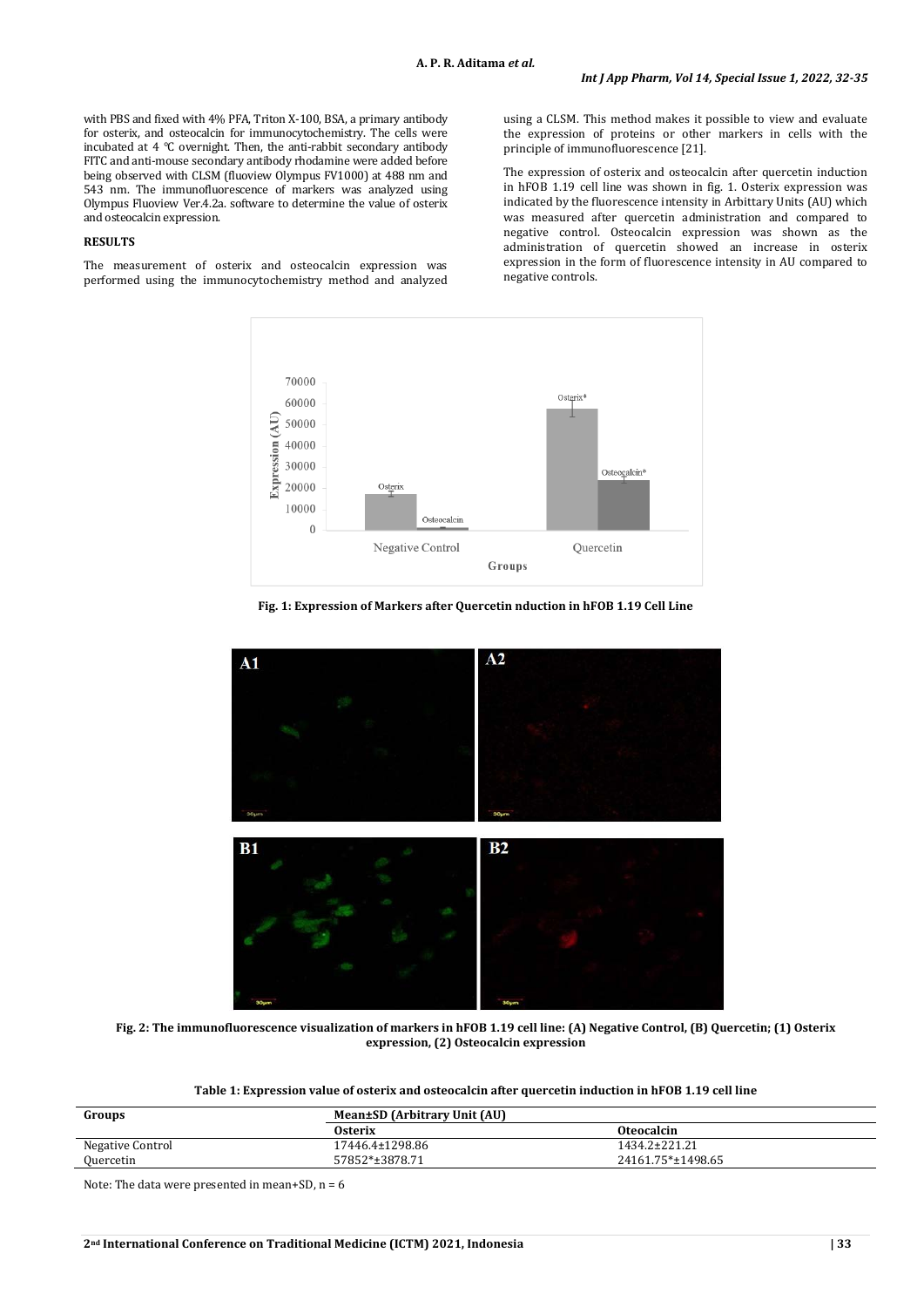Visualization of marker expression in hFOB 1.19 cells is presented in fig. 1, while the results of the analysis of marker expression are highlighted in table 1. In fig. 1, the treatment of quercetin significantly increased osterix expression compared to the negative control with p=0.000. Also, a significant (p=0.000) expression of osteocalcin was observed compared to the negative control. The increase in osterix expression was indicated by an increase in the green color intensity of hFOB 1.19 cell line, while the increase in osteocalcin expression was indicated by an increase in the red color intensity of hFOB 1.19 cell line (fig. 2).

# **DISCUSSION**

Postmenopausal women experience estrogen deficiency and are at risk of osteoporosis [22, 23]. There is an increase in proinflammatory cytokines such as TNF- α, IL-1, and IL-6 when estrogen levels are low [5, 24]. Osteoporosis in postmenopausal women has an increase in TNF-α, compared to those who do not have osteoporosis [25]. Inflammatory cytokines such as TNF-α and IL-6 play an important role in the state of bone resorption and bone remodeling disorders that lead to deterioration of bone architecture. The state of estrogen deficiency activates T-cells to produce TNF- $\alpha$ in excess and inhibit osteoblast activity, and inhibit bone component matrix such as osteocalcin and alkaline phosphatase [26-29].

TNF-α was administered to osteoblast cells hFOB 1.19 at a dose of 10 ng/ml for 24 h in this study to investigate the pathology of menopausal women [13, 29]. It was observed that TNF-α activates NF-kB, binds to RANKL, inhibits osteoblast cell maturation, and the expression of the transcription factor osterix and markers of bone formation processes such as osteocalcin [30]. The hFOB 1.19 cells are clonal human osteoprogenitor cells that are used as a model for the differentiation and maturation of osteoblasts [31]. Furthermore, hFOB 1.19 cells have an osteoblastic phenotype in terms of phenotypic markers and extracellular matrix mineralization, such as osteocalcin expression and others [32].

Quercetin is one of the phytoestrogen compounds that has an effect in increasing the expression of osterix and osteocalcin. Osterix is an osteoblast-specific transcription factor that is important for osteoblast differentiation and bone formation [15]. This increase in expression was caused by the role of quercetin as a phytoestrogen in increasing bone formation either through the estrogen receptor (dependent) and/or without the estrogen receptor (independent). The dependent pathway may be via binding to the core estrogen receptors (ER-α and/or ER-β) and membrane ER (GPR30 and ERX) present in the cell. The binding of estrogen and its receptors will activate the estrogen receptor. Activation of the estrogen receptor will bind to the estrogen response element (ERE) which can stimulate the transcription factors, Runx2 and Osterix as well as synthesize certain proteins such as osteocalcin [6, 33-35].

The measurable increase in osteocalcin expression after administration of quercetin in hFOB 1.19 cells showed an increase in a concomitant increase in the expression of the transcription factor of osterix. Increased activity of osterix stimulates maturation of osteoblast cells and stimulates increased expression of osteocalcin [36]. Increased osteocalcin expression can increase the bond between calcium and hydroxyapatite, which will occupy the bone matrix during mineralization, as well as bind residues and promote absorption of hydroxyapatite in the bone matrix, resulting in bone mineralization, which is the final stage of the bone formation process [37, 38]. Administration of quercetin to hFOB 1.19 cells showed an anti-osteoporosis effect with the mechanism of increasing bone formation activity. Quercetin administration causes an increase in the expressions of osterix and osteocalcin in hFOB 1.19 cells with estrogen deficiency.

Quercetin and its derivatives are potent natural osteogenic agents by multiple pharmacological activities including the function of antioxidant, anti-inflammatory, and estrogen-like effect *in vivo* and vitro studies [39, 40]. Administration of Quercetin to hFOB cells with estrogen deficiency has shown the ability to increase bone formation activity. This can be seen in estrogen-deficient conditioned cells given Quercetin showing increased expression of Osterix and Osteocalcin, which are important markers of bone formation activity. This research opens the opportunity for plants containing quercetin to be used as an anti-osteoporosis with bone formation mechanism.

#### **CONCLUSION**

The findings of this research suggest that quercetin shows antiosteoporosis effects by increasing both osterix and osteocalcin expressions in osteoblast hFOB 1.19 cell line.

# **ACKNOWLEDGMENT**

The author's are thankful to Department of Pharmaceutics, Pharmacy Academy of Jember and Central Laboratory of Life Sciences, University of Brawijaya for providing the services and facilities for undergoing this work

# **FUNDING**

There is no funding for this project

# **AUTHOR CONTRIBUTIONS**

All the authors have contributed equally.

# **CONFLICT OF INTERESTS**

The authors declare no conflict of interest

# **REFERENCES**

- 1. Pang XG, Cong Y, Bao NR, Li YG, Zhao JN. Quercetin stimulates bone marrow mesenchymal stem cell differentiation through an estrogen receptor-mediated pathway. BioMed Res Inter 2018;2018:1-114178021. doi: 10.1155/2018/4178021.
- 2. Kini U, Nandeesh BN. Physiology of bone formation, remodeling, and metabolism, Springer: radionuclide and Hybrid Bone Imaging; 2012.
- 3. Van Dijk GM, Kavousi M, Troup J, Franco OHMv [review]. Health issues for menopausal women: the top 11 conditions have common solutions. Maturitas. 2015;80(1):24-30. doi: 10.1016/j.maturitas.2014.09.013, PMID 25449663.
- 4. Khalid AB, Krum SA. Estrogen receptors alpha and beta in bone. Bone. 2016;87:130-5. doi: 10.1016/j.bone.2016.03.016, PMID 27072516.
- 5. Yang N, Wang G, Hu C, Shi Y, Liao L, Shi S, Cai Y, Cheng S, Wang X, Liu Y, Tang L, Ding Y, Jin Y. Tumor necrosis factor α suppresses the mesenchymal stem cell osteogenesis promoter miR-21 in estrogen deficiency-induced osteoporosis. J Bone Miner Res. 2013;28(3):559-73. doi: 10.1002/jbmr.1798, PMID 23074166.
- 6. Aditama APR, Maarif B, Laswati H, Agil M. *In vitro* and *in silico* analysis of phytochemical compounds of 96% ethanol extract of semanggi (Marsilea crenata Presl.) leaves as a bone formation agent. J Basic Clin Physiol Pharmacol. 2021;32(4):881-7. doi: 10.1515/jbcpp-2020-0515, PMID 34214308.
- 7. Maarif B, Fitri H, Saidah NL, Najib LA, Yuwafi AH, Atmaja RRD, Inayatillah FR, Dianti MR, Laswati H, Agil M. Prediction of compounds with antiosteoporosis activity in chrysophyllum cainito L. leaves through in silico approach. J Basic Clin Physiol Pharmacol. 2021;32(4):803-8. doi: 10.1515/jbcpp-2020-0393, PMID 34214348.
- 8. Forte L, Torricelli P, Boanini E, Gazzano M, Rubini K, Fini M, Bigi A. Antioxidant and bone repair properties of quercetinfunctionalized hydroxyapatite: an *in vitro* osteoblast– osteoclast–endothelial cell co-culture study. Acta Biomaterialia. 2016;32:298-308. doi: 10.1016/j.actbio.2015.12.013, PMID 26689470.
- 9. Yigitaslan S, Erol K, Ozatik FKY, Ozatik O, Sahin S, Cengelli C. Estrogen-like activity of quercetin in female rats. Erciyes Med J. 2016;38(2):53-8. doi: 10.5152/etd.2016.0005.
- 10. Orsolic N, Jelec Z, Nemrava J, Balta V, Gregorovic G, Jelec D. Effect of quercetin on bone mineral status and markers of bone turnover in retinoic acid-induced osteoporosis. Pol J Food Nutr Sci. 2018;68(2):149-62. doi: 10.1515/pjfns-2017-0023.
- 11. Wong SK, Chin KY, Ima Nirwana S. Quercetin as an agent for protecting the bone: a review of the current evidence. Int J Mol